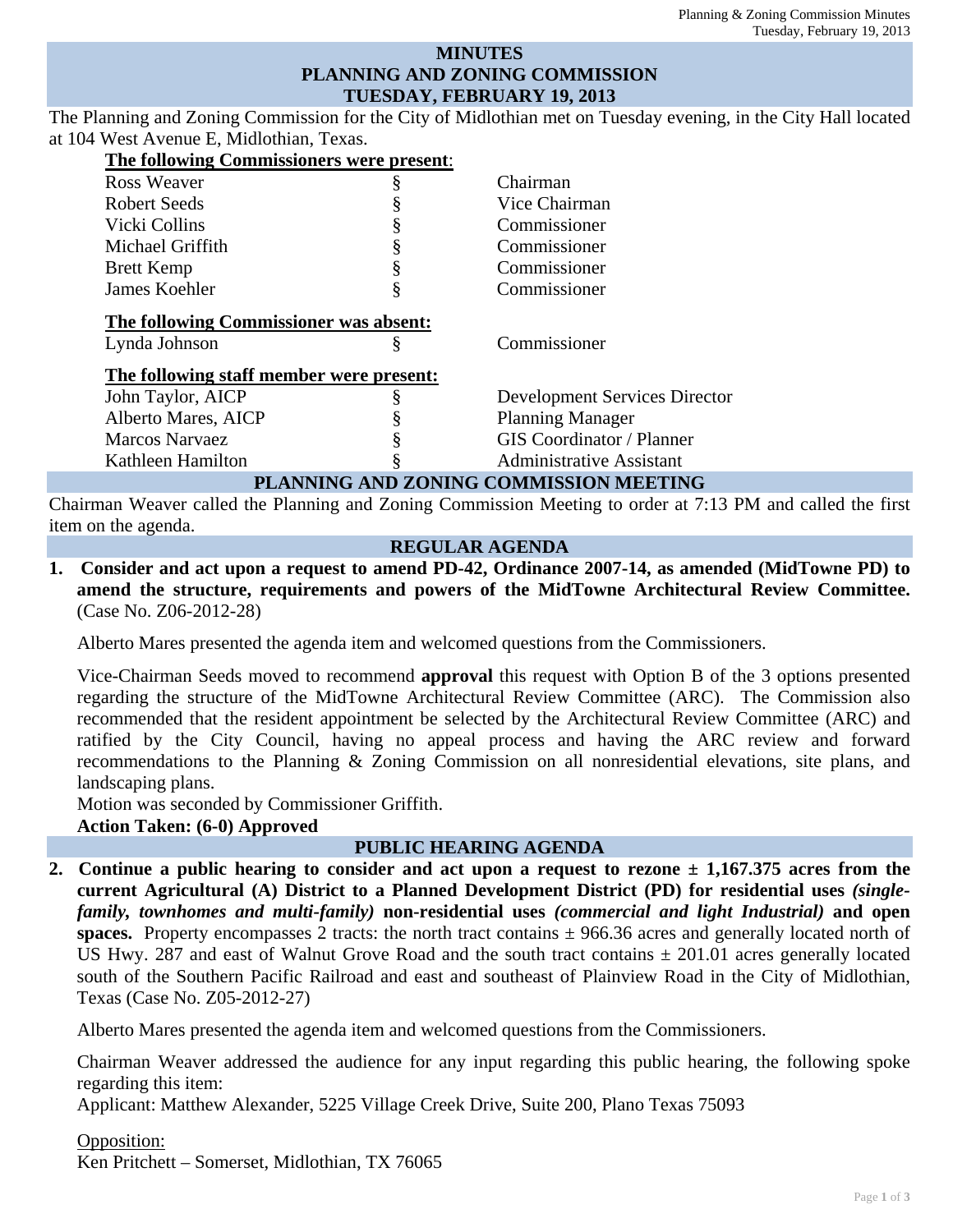#### **PUBLIC HEARING (continued):**

Bill Redding – 2230 Clearview, Midlothian, Texas 76065 Carolyn Haman, 3808 Cabeza De Vaca Circle, Irving

Chairman Seeds moved to **close** the public hearing.

# Motion was seconded by Commissioner Kemp.

# **Action Taken: (6-0) Closed Public Hearing**

Vice-Chairman Seeds moved to recommend **approval** of this request as presented with the following recommendations:

- 1) The Design Book shall be included in the final ordinance
- 2) Neo-traditional Street Section V, Option I, be selected over Section V, Option ii
- 3) A comprehensive statement is included that any condition not address by the PD ordinance & the Design Book shall comply with the standards that exist at the time of development.
- 4) Only the Residential Three (R3) District shall be attached to the Design Book and not the Multi-family (MF) or the Light Industrial (LI) Districts. The multi-family density and open space are set by the PD.
- 5) The property on the south side of US Highway 287 labeled as Commercial shall be classified as Community Retail.

Motion was seconded by Commissioner Collins.

## **Action Taken: (6-0) Approved**

**3. Conduct a public hearing to consider and act upon a request to amend PD-1 to approve and formalize an associated site plan.** Property contains  $\pm$  3.563 acres and is located in the Pebble Creek Addition at the southwest corner of N. 9<sup>th</sup> Street and Pebble Creek Drive, in the City of Midlothian, Texas (Case No. Z07-2012-38)

Alberto Mares presented the agenda item and welcomed questions from the Commissioners.

Chairman Weaver addressed the audience for any input regarding this public hearing, with no speakers on this item Commissioner Kemp moved to **close** the public hearing.

Motion was seconded by Vice-Chairman Seeds.

# **Action Taken: (6-0) Close Public Hearing**

Commissioner Koehler moved to recommend **approval** of this request as presented with the following recommendations:

- 1) The minimum lot dimensions shall be 36 feet wide by 100 feet deep.
- 2) The minimum house size for each lot shall be 1,200 square feet (minimum 2,400 square feet for each structure).
- 3) The minimum garage size of each lot shall be 380 square feet (exclusive of the minimum house size).
- 4) The minimum brick/stone coverage on the entire structure shall be 100%.
- 5) The minimum roof pitch on each structure shall be 7:12.
- 6) The proposed Lot 23 shall be designated as open space and be maintained by a required homeowners association.
- 7) Any new fencing abutting the designated open space shall be non-opaque (i.e. wrought iron, architectural steel).
- 8) Required upgrades to the Pebble Creek Lift Station shall be coordinated with Engineering and Public Works prior to the issuance of any additional building permit.

Motion was seconded by Commissioner Griffith.

## **Action Taken: (6-0) Approved**

4. **Conduct a public hearing and act upon a request for a Specific Use Permit (SUP) to allow a minor automotive repair garage at 418 W. Main Street.** Property is zoned Commercial (C) District, containing  $\pm$  0.158 acres, and generally located at the southeast intersection of W. Main St. and S. 5<sup>th</sup> Street, in the City of Midlothian, Texas (SUP03-2012-14)

Alberto Mares presented the agenda item and welcomed questions from the Commissioners.